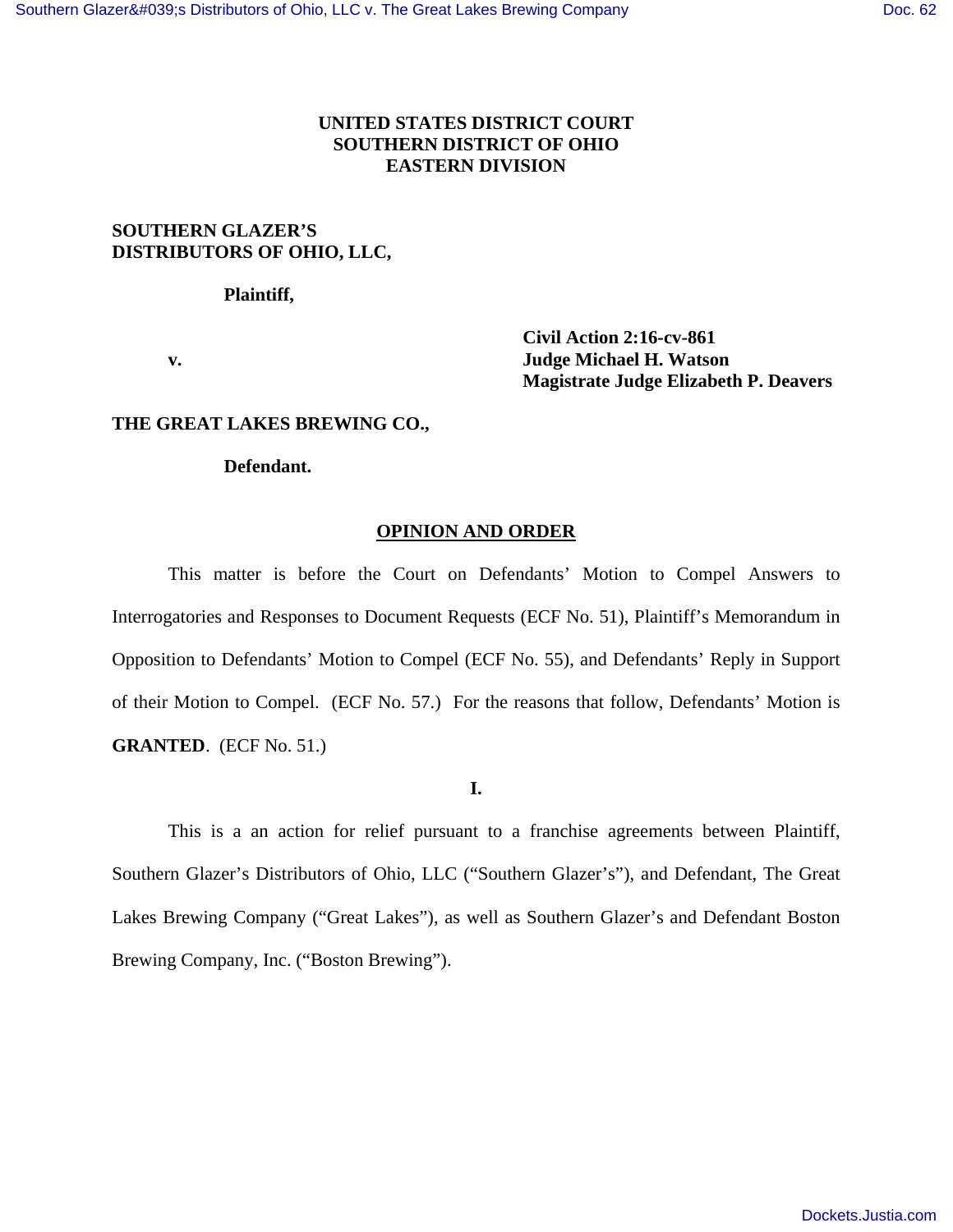Glazer's Distributors of Ohio, Inc.  $(Glazer's)^{1}$  began distributing beer for Great Lakes in 1999 and has continued to do so at all times for the last 17 years. (ECF No. 17; the "Amended Complaint" or "Am. Compl." ¶¶ 17-9.) In 2006, the parties entered into a Sales & Distribution Agreement (the "Great Lakes Franchise Agreement"). (*Id*. ¶ 20, Ex. 1.) Up until the filing of this lawsuit, Southern Glazer's distributed beer for Great Lakes in several Ohio counties (the "Great Lakes Territory"). (*Id*. ¶ 21.) Within the Great Lakes Territory, Southern Glazer's distributed all brands of beer offered by Great Lakes (the "Great Lakes Brands") and was the exclusive distributor of the Great Lakes Brands within the Great Lakes Territory. (*Id*. ¶¶ 22-23.)

In 1995, Boston Brewing entered into an Agreement of Wholesaler and Brewer Rights and Responsibilities with Glazer's early predecessor, Robins (the "Boston Beer Franchise Agreement"). In 1999, the Boston Beer Franchise Agreement was assigned to Glazer's. (*Id*. ¶ 24, Exs. 2, 3.) Glazer's distributes beer for Defendants The Boston Beer Company, Inc., Boston Beer Corporation and Boston Brewing Company, Inc. (collectively, "Boston Beer") in several Ohio counties (the "Boston Beer Territory"). Within the Boston Beer Territory, Southern Glazer's distributed nearly all brands of beer offered by Boston Beer (the "Boston Beer Brands") and was the exclusive distributor of the Boston Beer Brands within the Great Lakes Territory. (*Id*. ¶¶ 25-27.)

On January 11, 2016, Glazer's announced the signing of an agreement to combine its business with another independent distributor—Southern Wine & Spirits of America, Inc. ("Southern"). (*Id*. ¶ 38.) The structure of the transaction involved Glazer's contributing the membership interests in its subsidiaries to Southern in exchange for Southern stock. Additionally, Southern would convert from a Florida corporation to a Delaware LLC and change

<sup>&</sup>lt;sup>1</sup> Glazer's is a predecessor to Southern Glazer's. The structure of the transaction that created the latter is described in detail below.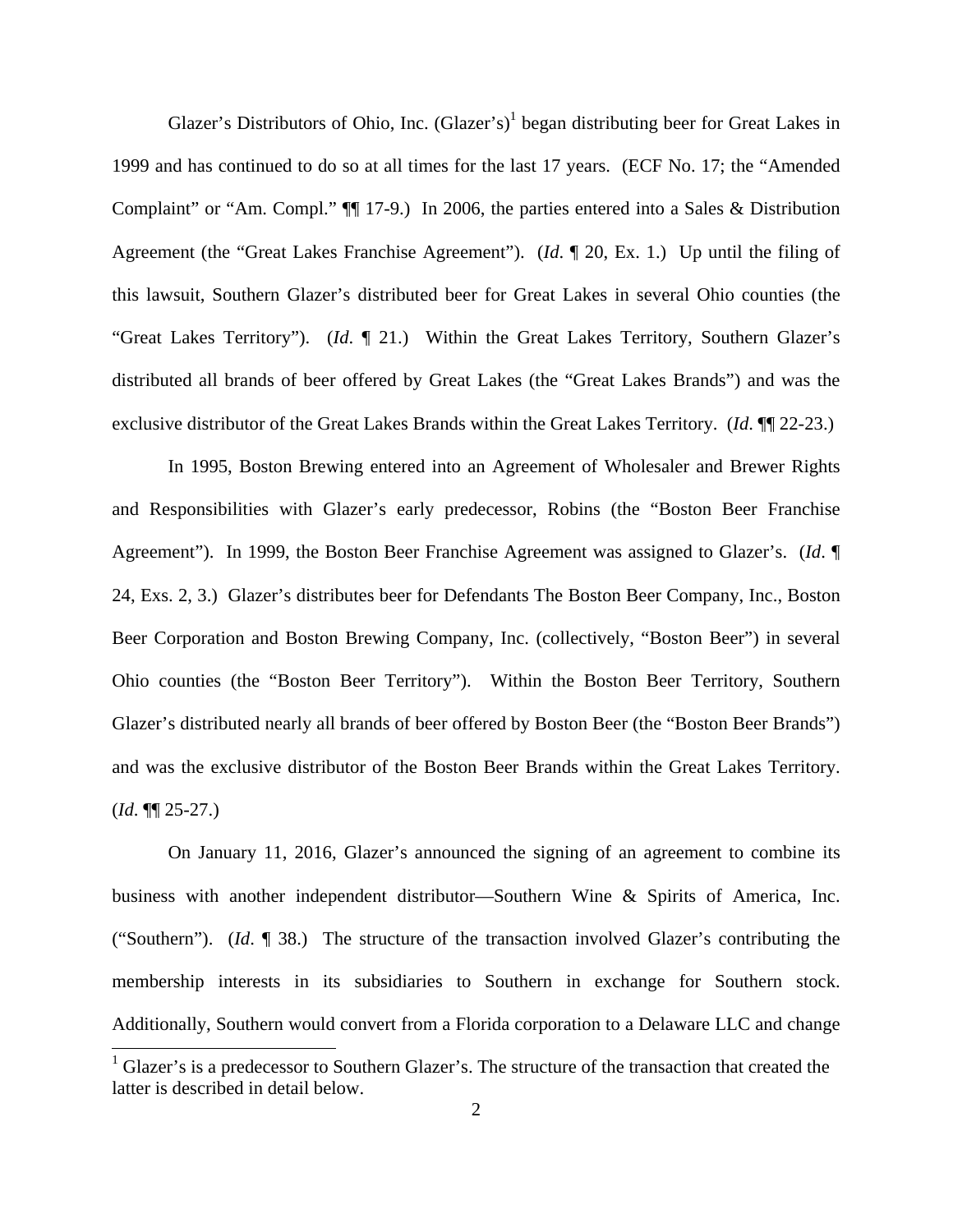its name to Southern Glazer's Wine and Spirits, LLC. (*Id*. ¶ 39.) The transaction closed on June 30, 2016. (*Id*. ¶ 40.) Prior to June 21, 2016, Glazer's was converted to a limited liability company and changed its name to Glazer's Distributers of Ohio, LLC. Glazer's, Inc. then contributed all of the membership interests in Glazer's Distributors of Ohio, LLC to Southern Glazer's Wine and Spirits, LLC—the new parent entity after the Southern-Glazer's transaction. Finally, the name of Glazer's Distributors of Ohio, LLC was changed to Southern Glazer's Distributors of Ohio, LLC. (*Id.*  $\P$  42-44.) Plaintiff maintains that, despite the name and formation change, Southern Glazer's is still the same entity as Glazer's Distributors of Ohio, LLC. (*Id*. ¶ 41.) Additionally, the Southern-Glazer's transaction did not impact the day-to-day operations of Southern Glazer's or its distribution of the Great Lakes Brands or the Boston Beer Brands. (*Id*. ¶¶ 47-48.)

Following the January 11, 2016 announcement of the Southern-Glazer's transaction, Great Lakes and Boston Beer contacted Southern Glazer's seeking information regarding the transaction and its potential impact on the distribution of Great Lakes in Ohio. Discussions were held between the companies and Southern Glazer's sent a letter to Great Lakes on May 11, 2016 explaining the structure of the anticipated transaction. (*Id*. ¶¶ 51-53.) On May 13, 2016, Southern Glazer's sent a similar letter to Boston Beer. (*Id*. ¶ 54.)

On May 27, 2016, Great Lakes sent a letter to Southern Glazer's asserting that, under the Great Lakes Franchise Agreement, the transaction could not proceed without Great Lakes' prior consent. The letter further stated that Great Lakes did not consent and that if the transaction proceeded, Great Lakes would terminate its franchise agreement with Southern Glazer's. (*Id*. ¶ 55.) On June 14, 2016, Boston Beer sent a similar letter to Southern Glazer's. (*Id*. ¶ 56.)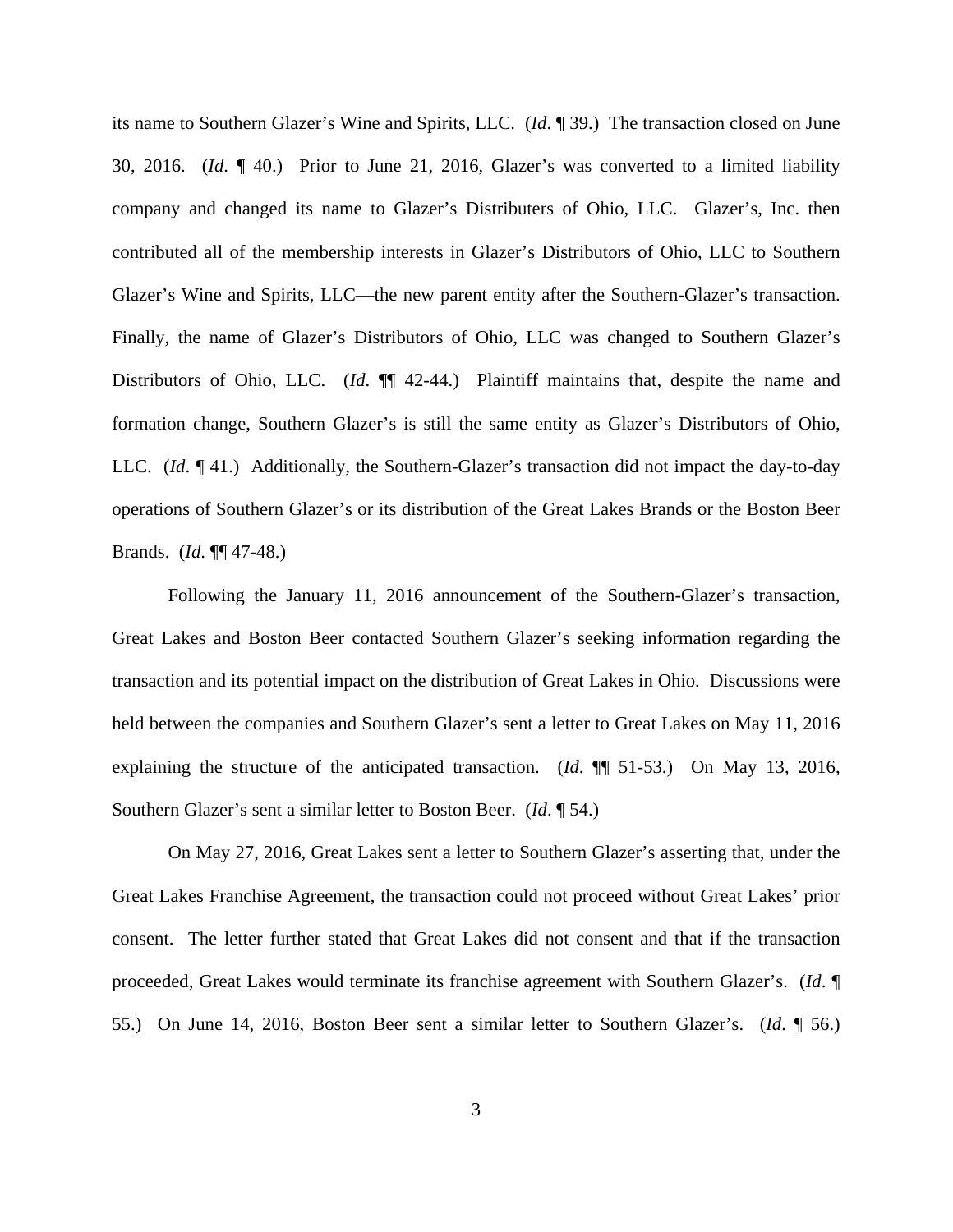Southern Glazer's then attempted to schedule meetings with Great Lakes and Boston Beer to explain the structure of the anticipated transaction and the lack of impact it would have on the Columbus, Ohio Branch of Southern Glazer's and the distribution of the Great Lakes Brands and the Boston Beer Brands. (*Id*. ¶ 57.) Nevertheless, on July 26, 2016, Great Lakes sent a letter to Southern Glazer's of Ohio stating that it was terminating its franchise because the Southern-Glazer's transaction had closed without Great Lakes' prior consent. Great Lakes stated that the termination would be effective on September 25, 2016. (*Id*. ¶ 59, Ex. 4.) On July 28, 2016, Boston Beer sent a similar letter to Southern Glazer's. Boston Beer stated that the termination would be effective on or before September 30, 2016. (*Id*. ¶ 60, Ex. 5.)

Southern Glazer's initiated this lawsuit through the filing of the Complaint on September 8, 2016. Southern Glazer's seeks declaratory judgment that Great Lakes and Boston Beer's terminations violate the Ohio Franchise Act, Ohio Rev. Code § 1333.85, which requires both just cause and 60 days' notice in order for a manufacturer to terminate a franchise unless a distributor consents to the termination. (*Id*. ¶ 69.) Southern Glazer's maintains that it does not consent to the terminations of the franchises and that a manufacturer's (in this case, Great Lakes and Boston Beer) "lack of consent to a change in ownership of a distributor is not just cause for termination of a franchise under the Ohio Franchise Act, regardless of whether a written franchise agreement purports to require such consent. (*Id.*  $\P$ <sup> $\eta$ </sup> 70-73.) Southern Glazer's further asserts that Great Lakes and Boston Beer have acted in bad faith and that, as a result of the attempted terminations and consequent breaches of the franchise relationships, Southern Glazer's is threatened with irreparable and permanent injury to its business and loss of customer goodwill, exceeding a monetary amount of \$75,000. (*Id*. ¶¶ 74-76.) Boston Beer and Great Lakes have asserted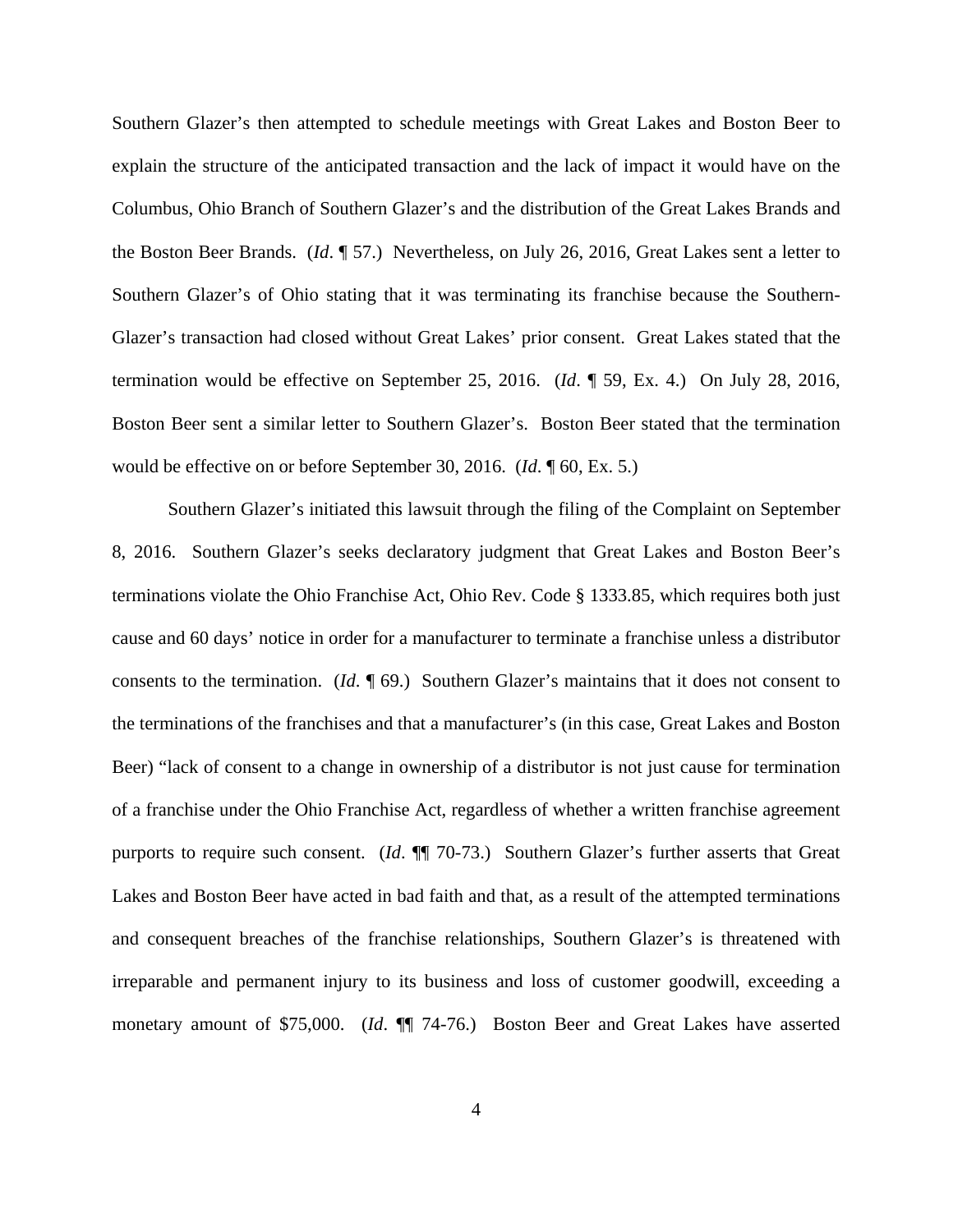counterclaims against Southern Glazer's for breach of contract, declaratory judgment, violation of the Ohio Alcoholic Beverage Franchise Act, Ohio Rev. Code §§ 1333.82-1333.87, and fraudulent inducement. (ECF No. 21 ¶¶ 59-82.) As against both Southern Glazer's and thirdparty Defendant Southern Wine & Spirits of America, Inc., Boston Beer and Great Lakes assert a claim for tortious interference with contract. (*Id*. ¶¶ 101-105.) Finally, Boston Beer and Great Lakes also assert a civil conspiracy claim against Southern Wine & Spirits of America, Inc. (*Id*.)

At the time it filed this action, Southern Glazer's moved for a temporary restraining order and preliminary injunction prohibiting Great Lakes from terminating or altering its franchise agreement with Southern Glazer's. (ECF No. 3.)<sup>2</sup> The Court held a hearing and granted the motion, prohibiting Great Lakes from, *inter alia*, terminating, altering, or otherwise interfering with its franchise relationship or contract with Southern Glazer's. (ECF Nos. 13, 20.) Great Lakes appealed that decision on October 20, 2016. (ECF No. 35.)

On October 19, 2016, the Court granted Defendants' Motion to Expedite Discovery and Case Schedule. (ECF No. 30.) After discussion with the parties, the Court established an expedited case schedule and advised the parties that they may proceed with written discovery. (ECF No. 38.) The parties stipulated to a 21-day deadline to respond to discovery requests as part of the expedited case schedule. (ECF No. 37.) Discovery is currently scheduled to end January 13, 2017. (*Id*.)

On October 24, 2016, Glazer's and Southern Wine & Spirits of America, Inc. filed a Motion to Dismiss for Failure to State a Claim of Great Lakes and Boston Beer's claims for fraudulent inducement, tortious interference, civil conspiracy and punitive damages against them. (ECF No. 40.)

<sup>&</sup>lt;sup>2</sup> Southern Glazer's has subsequently moved for a temporary restraining order and preliminary injunction against Boston Beer. (ECF No. 18.)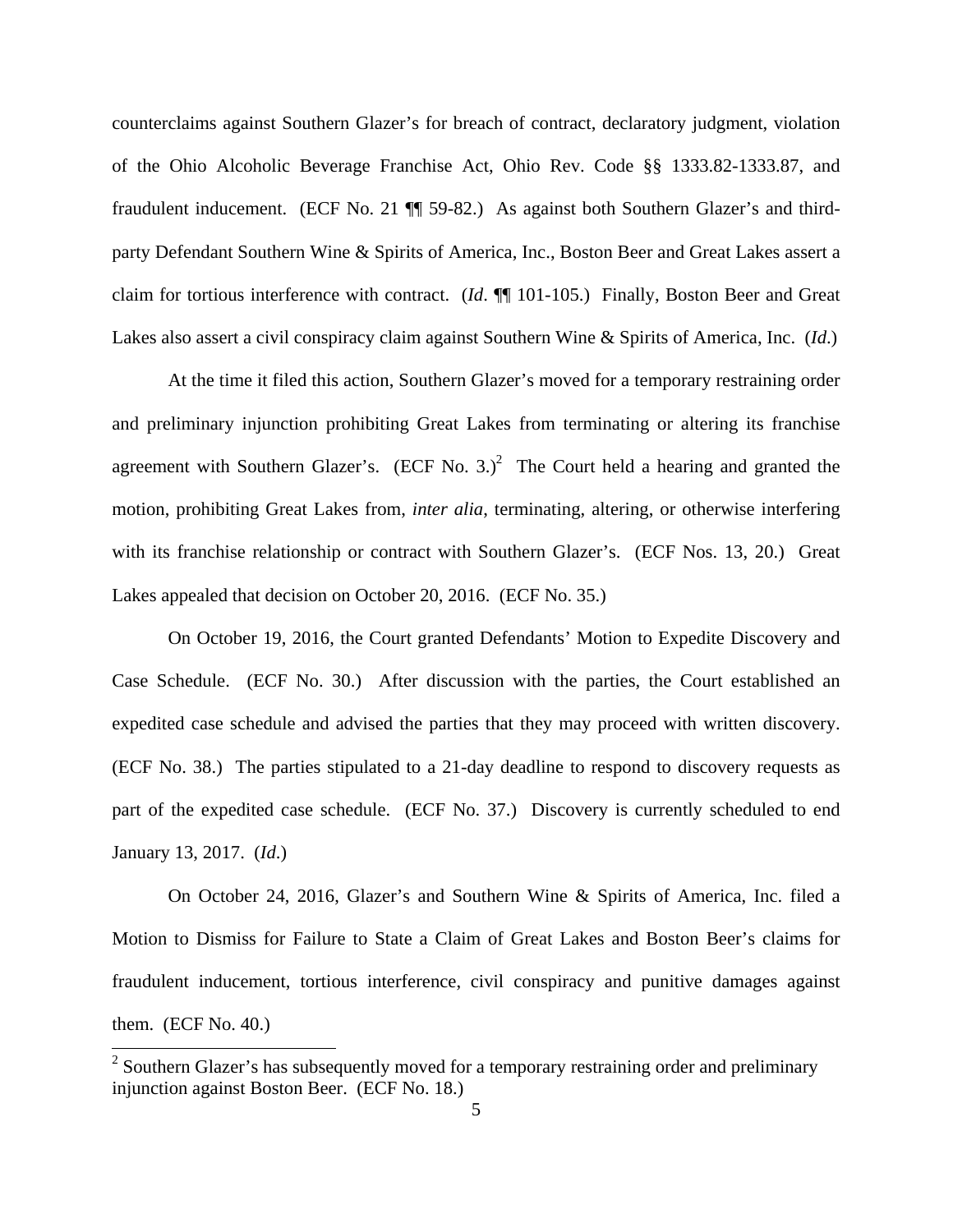On November 4, 2016, Boston Beer and Great Lakes served interrogatories and requests for production on Southern Glazer's. (ECF No. 51, Ex. 1.) On November 22, 2016, Southern Glazer's and Southern Wine & Spirits of America, Inc. moved to stay all proceedings in this action other than the briefing and submission of their Motion to Dismiss, pending the outcome of Great Lakes' appeal of the temporary restraining order and preliminary injunction. (ECF No. 47.)

Shortly after filing the Motion to Stay, Southern Glazer's counsel sent a letter to Great Lakes and Boston Beer's counsel indicating that Southern Glazer's intended to "postpone any responses to Defendants' discovery requests." (ECF No. 51, Ex. 2.) Great Lakes and Boston Beer's counsel responded to the letter on November 28, 2016, stating that the refusal to respond was unfounded and jeopardized the expedited case schedule. (*Id*., Ex. 3.) In response, Southern Glazer's counsel said it would serve objections to the discovery requests but "postpone any other response or production to the written requests until after the Court rules on our Motion to Stay." (*Id*., Ex. 4.) On December 5, 2016, Southern Glazer's served "responses" to the discovery requests which reiterated its position that "no response is required at this time" and lodged a plethora of objections. (*Id*., Ex. 5.) The next day, Great Lakes and Boston Beer's counsel sent a letter detailing the deficiencies in the "responses" and requested supplemental responses to the requests by the close of business on December 7, 2016. (*Id*., Ex. 6.) On December 7, 2016, Southern Glazer's counsel responded maintaining that discovery responses were not necessary. (*Id*., Ex. 7.)

On December 8, 2016, Great Lakes and Boston Beer (collectively, "Defendants") moved for an order compelling Southern Glazer's to respond to Defendants' first set of interrogatories and first request for production of documents and for sanctions. (ECF No. 51.) On December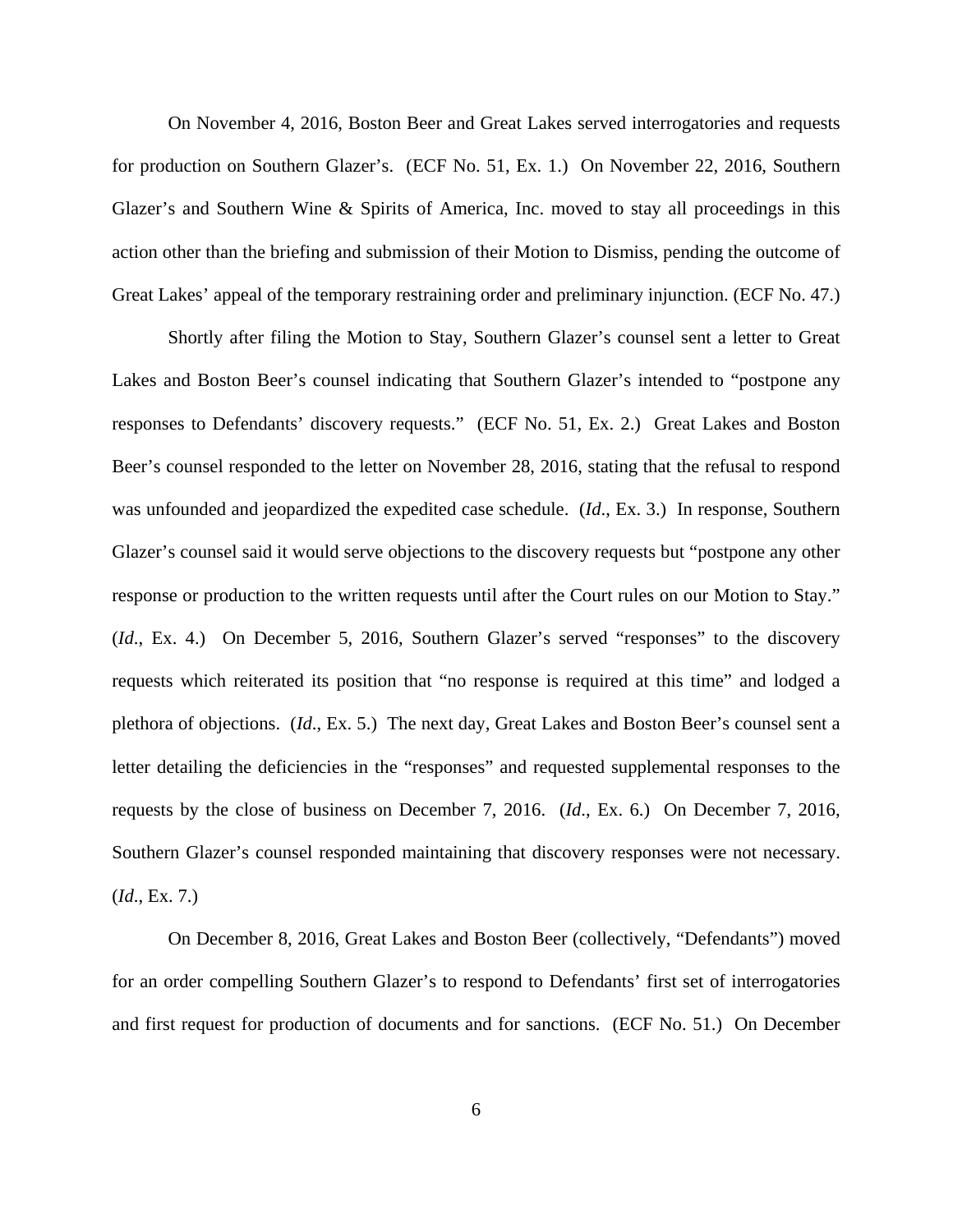14, 2016, the Court denied Southern Glazer's and Southern Wine & Spirits of America, Inc.'s Motion to Stay. (ECF No. 54.)

### **II.**

Federal Rule of Civil Procedure 37 permits a party to file a motion for an order compelling discovery if another party fails to respond to discovery requests, provided that the motion to compel includes a certification that the movant has, in good faith, conferred or attempted to confer with the party failing to respond to the requests. Fed. R. Civ. P.  $37(a)(1)$ . The Court is satisfied that this prerequisite to filing a discovery motion has been satisfied.

The parties do not dispute that the information sought by Defendants is relevant and that Southern Glazer's is required to respond. In a December 22, 2016 conference with the Court, Southern Glazer's counsel represented that its client was working to produce the information expediently. Nevertheless, the Court is compelled to grant Defendants' Motion for the following reasons.

Defendants assert that Southern Glazer's was obligated to respond to their interrogatories and requests for production by November 25, 2016 and, to date, remains delinquent. Southern Glazer's argues that the Motion to Compel is moot, following the Court's denial of its Motion to Stay and maintains that it is working diligently to respond to the discovery requests. Southern Glazer's position is unconvincing for two reasons.

First, Southern Glazer's had no sound basis on which it could conclude that it was entitled to withhold responses to the discovery requests at the outset. Waiting on a pending motion to stay does not entitle a party to refuse to respond to interrogatories and requests for production subject to an expedited case schedule that the Court has ordered. In exercising its

7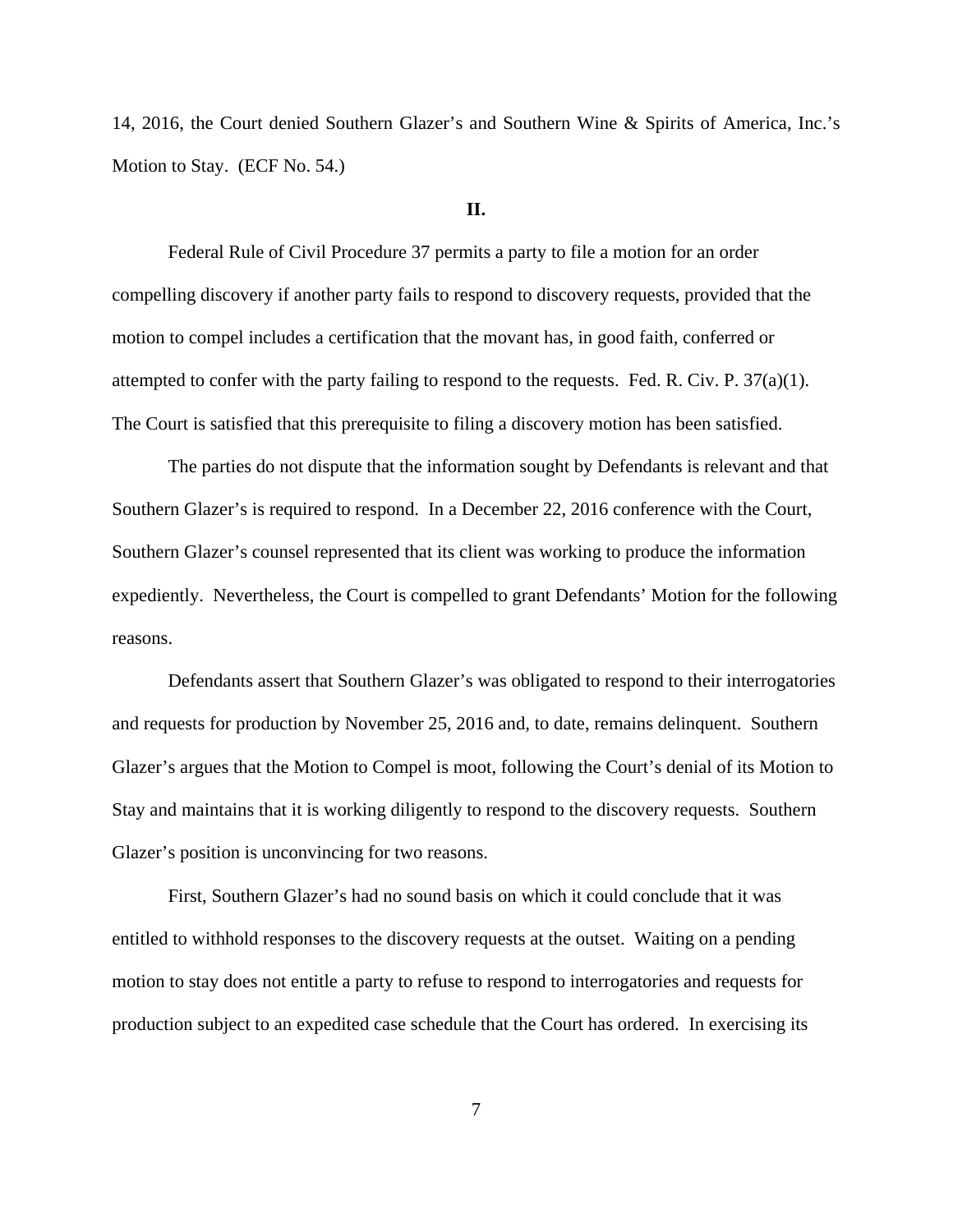discretion in this area, the Court has frequently found that "the fact that a party has filed a casedispositive motion is usually deemed insufficient to support a stay of discovery." *Bowens v. Columbus Metro. Library Bd. of Trustees,* No. 2:10-cv-00219, 2010 WL 3719245, at \*2 (S.D. Ohio Sept. 16, 2010) (citing *Ohio Bell Telephone Co., Inc. v. Global NAPs Ohio, Inc.,* No. 2:06– cv–0549, 2008 WL 641252, at \*1 (S.D. Ohio Mar. 4, 2008)) (denying the defendants' motion to stay discovery despite their pending summary judgment motion); *see also Williams v. New Day Farms, LLC,* No. 2:10–cv–0394, 2010 WL 3522397, at \* 1–2 (S.D. Ohio Sept. 7, 2010) ("unless the motion raises an issue such as immunity from suit . . . or unless it is patent that the case lacks merit and will almost certainly be dismissed, a stay should not ordinarily be granted to a party who has filed a garden-variety Rule 12(b)(6) motion.") Here, the reasoning is even more compelling because Plaintiff did not rely on a dispositive motion as the basis for delaying discovery. Instead, Plaintiff unilaterally decided not to produce documents or respond to interrogatories.

Second, to the extent Southern Glazer's has not yet produced the requisite discovery responses,  $3$  the issue is still live and the Motion is not mooted. As a result, Defendants' Motion to Compel is **GRANTED**. (ECF No. 51.)

#### **III.**

Defendants additionally ask this Court for an award of their attorneys' fees and costs incurred in attempting to resolve these ongoing discovery disputes and in bringing the instant Motion. Defendants assert that they filed the instant Motion as a last resort, after numerous exchanges of correspondence. Southern Glazer's objects to Defendants request for attorneys'

 $\overline{a}$ 

 $3$  On December 23, 2016, Southern Glazer's filed notice with the Court that it has supplemented its initial responses to Defendants' discovery requests. (ECF No. 61.) The notice, however, represents that production is still ongoing and not yet complete.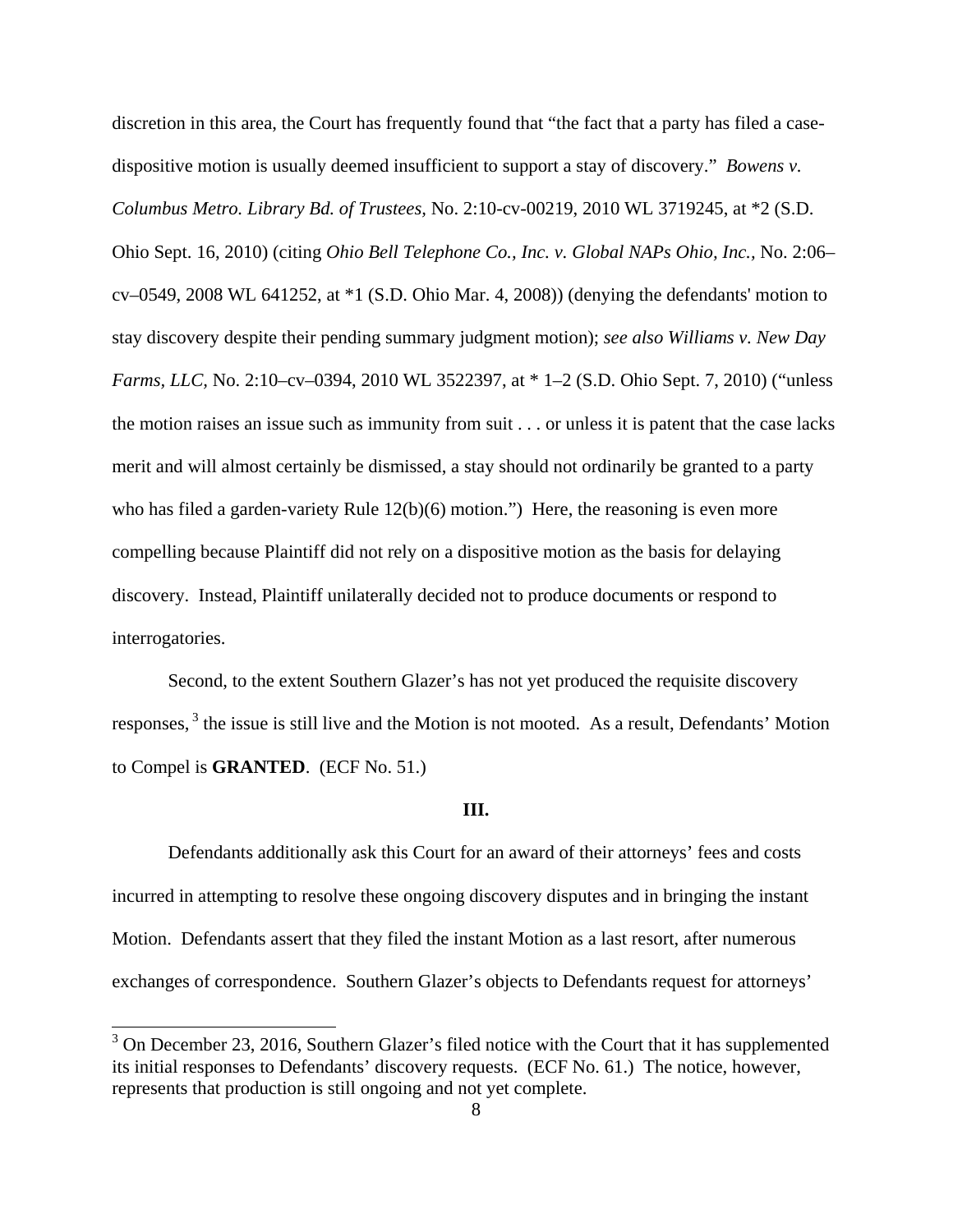fees, asserting that it has acted in good faith in requesting the discovery stay, which was

"consistent with the parties' proposed schedule and the Court's scheduling Order." (ECF No.

55, at 6.)

Rule  $37(a)(5)(A)$  provides as follows:

*If the Motion Is Granted* (*or Disclosure or Discovery Is Provided After Filing*). If the motion is granted—or if the disclosure or requested discovery is provided after the motion was filed—the court must, after giving an opportunity to be heard, require the party or deponent whose conduct necessitated the motion, the party or attorney advising that conduct, or both to pay the movant's reasonable expenses incurred in making the motion, including attorney's fees. But the court must not order this payment if:

- (i) the movant filed the motion before attempting in good faith to obtain the disclosure or discovery without court action;
- (ii) the opposing party's nondisclosure, response, or objection was substantially justified; or
- (iii) other circumstances make an award of expenses unjust.

Fed. R. Civ. P. 37(a)(5)(A).

 The Court concludes that Defendants are entitled to attorneys' fees under Rule 37(a)(5)(A). Despite numerous exchanges of correspondence between Plaintiff's and Defendants' counsel and the Court-imposed expedited discovery and case schedule, Defendants' production was delayed and remains deficient. The Court notes that it finds Southern Glazer's assertion that its refusal to proceed with discovery is somehow consistent with the Scheduling Order unconvincing. Under these circumstances, the Court concludes that Defendants are entitled to recover reasonable attorneys' fees pursuant to Rule 37. The Court limits the fee award, however, to fees incurred in connection with filing the instant Motion, review of